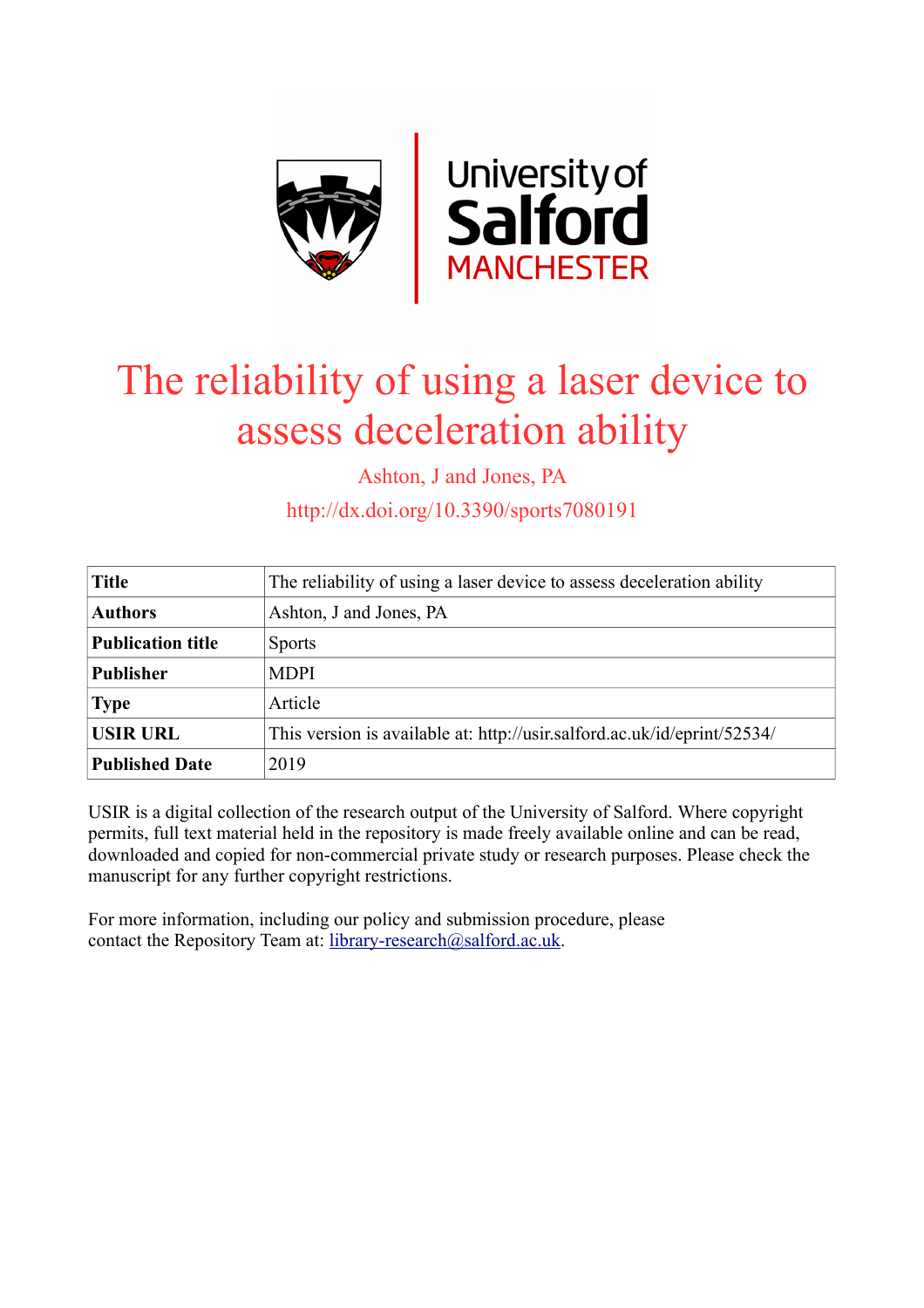

*Article*



# **The Reliability of Using a Laser Device to Assess Deceleration Ability**

**Jonty Ashton [1](https://orcid.org/0000-0003-4144-7274) and Paul A. Jones 2,[\\*](https://orcid.org/0000-0002-3295-7670)**

- <sup>1</sup> Department of Sport, Health and Exercise Sciences, University of Hull, Hull HU6 7RX, UK<br><sup>2</sup> School of Hoalth & Society, Directorate of Psychology and Sport, University of Salford, Salfo
- <sup>2</sup> School of Health & Society, Directorate of Psychology and Sport, University of Salford, Salford M6 6PU, UK
- **\*** Correspondence: P.A.Jones@salford.ac.uk; Tel.: +44-161-295-2371

Received: 18 July 2019; Accepted: 7 August 2019; Published: 9 August 2019



**Abstract:** An important component of change of direction speed is the ability to decelerate. Objective methods to examine this quality have been rarely reported in the literature. The aim of this study was to investigate the within- and between-session reliability (intraclass correlation coefficients (ICC), coefficient of variation (CV), standard error of measurement (SEM) and smallest detectable difference (SDD)) of using a laser Doppler device (LAVEG—LAser VElocity Guard) to quantify deceleration ability in 20 amateur rugby union players. Each player performed one familiarisation and two experimental sessions (seven days apart) consisting of three maximal 15 m sprints from a standing start, with an immediate deceleration to a complete stop upon hearing an audible cue at the 15 m mark. Deceleration was evaluated by determining the distance required to decelerate to 75%, 50%, 25% and 0% ('stopping distance') of the velocity achieved at 15 m of the maximal sprint. Within-session relative reliability was moderate to good (ICC =  $0.64-0.83$ ) with borderline acceptable variation (CVs = 10.51%–16.71%) across all variables. Between-session reliability reported good to excellent relative reliability (ICC = 0.79–0.93) with acceptable absolute reliability, particularly for stopping distance (SEM: 6.54%; SDD: 9.11%). The assessment shows promise as a method to quantify deceleration ability in athletes.

**Keywords:** performance; sprint; change of direction; rugby; agility

### **1. Introduction**

Rapid deceleration is observed in a variety of field- (i.e., soccer, rugby, American football, etc.) or court- (i.e., netball, basketball and racket sports) based sports when requiring to stop or as a precursor to a change of direction manoeuvre [\[1\]](#page-8-0). In court-based sports, due to playing area dimensions athletes may be required to decelerate rapidly over short distances, whereas in field sports such as soccer and rugby, players may be required to decelerate from varying velocities and over a variety of distances [\[1\]](#page-8-0). Time–motion analysis in soccer (professional reserve, U21 and U18 level) has revealed 43–62 high-intensity decelerations (≤–3 m·s<sup>-2</sup>) per game are performed [\[2](#page-8-1)[,3\]](#page-8-2). Whereas in the first and second halves of professional rugby union matches,  $28.3 \pm 10.6$  and  $25.9 \pm 12.1$  decelerations (≤−3 m· s −2 ) per half have been reported, respectively [\[4\]](#page-8-3). Furthermore, playing position in both soccer [\[3\]](#page-8-2) and rugby union [\[5\]](#page-8-4) has been shown to influence the number of decelerations (≤−3 m·s<sup>-2</sup>) performed, suggesting that distinct playing boundaries in field-based sports influence the intensity and duration of decelerations during match play [\[1\]](#page-8-0).

Despite the importance of deceleration in sport, until recently there has been limited attention in the literature to evaluate this quality. Biomechanical studies have examined deceleration as a precursor to a change of direction manoeuvre, identifying the presence of distinct kinematic and kinetic differences between the 'final' plant step and steps preceding the change of direction manoeuvre [\[6](#page-8-5)[,7\]](#page-8-6). Further studies have indicated the importance of kinetic parameters during the penultimate foot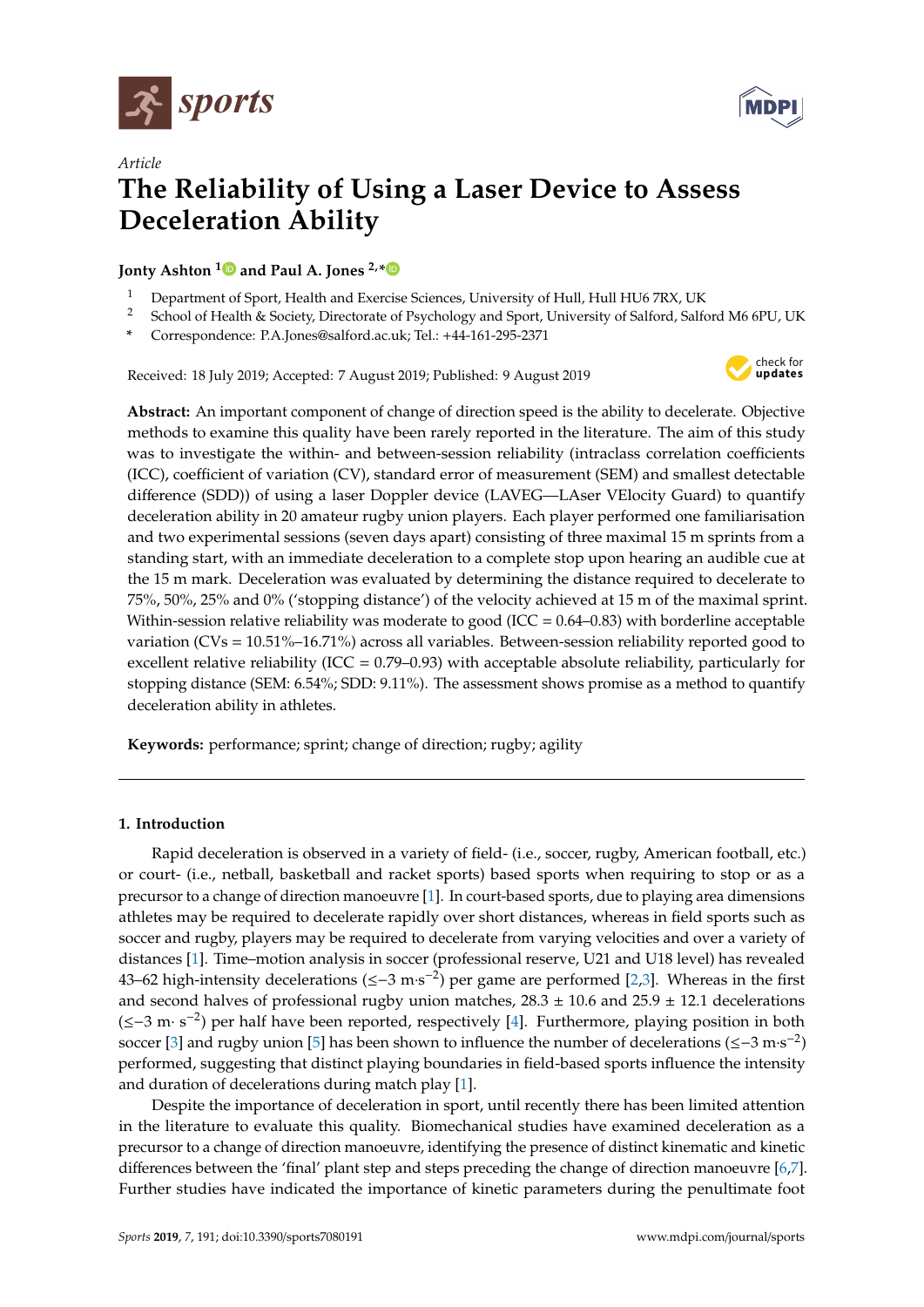contact (second-to-last foot contact prior to the directional change) for both performance [\[8,](#page-8-7)[9\]](#page-8-8) and associated injury risk factors [\[7\]](#page-8-6). Dos'Santos et al. [\[8\]](#page-8-7) reported that higher braking forces in the penultimate step of a change of direction manoeuvre related to faster change of direction performance, whereas Jones et al. [\[9\]](#page-8-8) found that the penultimate step was an important step to regulate approach velocity prior to a 180° turn for faster individuals. Jones et al. [\[7\]](#page-8-6) also found greater average horizontal braking forces during penultimate foot contact during cutting and greater average horizontal braking forces during penultimate compared to final contact of pivoting was associated with lower peak knee abduction moments (a knee joint load associated with increasing anterior cruciate ligament strain during change of direction manoeuvres [\[7\]](#page-8-6)) during the final 'plant' step. Collectively, these studies highlight the importance of deceleration during steps prior to change of direction manoeuvres.

Change of direction speed or ability is defined as the 'the ability to decelerate, reverse or change movement direction and accelerate again and is considered pre-planned' [\[10\]](#page-8-9). This quality evaluates the physical and technical abilities to effectively change direction and is an underpinning quality of agility (defined as, "a rapid and accurate whole-body movement with a change of velocity, direction or movement pattern in response to a stimulus" [\[10\]](#page-8-9)). Despite a lot of attention in methods to evaluate both change of direction speed and agility, little attention has been paid to develop methods in order to evaluate deceleration, even though, as mentioned previously, an important component of change of direction speed is the ability to decelerate.

The first reported method for assessing an athlete's ability to decelerate from a sprint was suggested by Plisk [\[11\]](#page-8-10). Plisk's method [\[11\]](#page-8-10) involved counting the number of steps to a complete 'stop' from sprints of varying intensity (100%, 75% and 50%). Plisk [\[11\]](#page-8-10) suggested that this method can be utilised to both develop and evaluate an athletes' deceleration ability. However, no literature is available to support this method, and may be considered largely subjective (such as quantifying approach velocity). Naylor and Greig [\[12\]](#page-8-11) evaluated stopping distance from a 10 m maximal sprint using a standard tape measure to determine distance from the finishing line to the posterior heel of the stationary participant on the complete stop. The test was used in a study to explore the interaction between a battery of physical and cognitive profiling tests against four common agility tests, thus, did not report any validity or reliability of the method. Although, an improvement upon earlier methods [\[11\]](#page-8-10), the method lacks an objective quantification of entry velocity into the deceleration zone, and the ability to measure further characteristics of deceleration. Harper et al. [\[13\]](#page-8-12) utilised video analysis using a low sampling rate of 50 Hz, to determine and calculate maximal linear deceleration distance and time to stop from a 20 m maximal sprint. They determined approach velocity by calculating the velocity within the final 1 m of the approach to the deceleration zone. This approach has the advantage of providing the ability to also measure certain characteristics of deceleration such as stride length and frequency, number of steps, trunk and lower limb joint angles upon deceleration efforts.

More recently researchers have used laser Doppler technology (LAVEG— LAser VElocity Guard) to quantify stopping distances [\[14\]](#page-8-13). This study measured instantaneous velocity during acceleration and (immediate) deceleration efforts within set distances of 5, 10, 15 and 20 m determining maximum velocity, stopping distances and percentage of maximum velocity based on a prior 30 m sprint test. A 'deceleration gradient' was also calculated for each subject using the mean peak velocity and stopping distance data for the 5 and 10 m trials. Equations were generated linking % maximum velocity attained with acceleration distance ( $R^2 = 0.961$ ) and stopping distance ( $R^2 = 0.851$ ), which could then be used to set realistic conditions for acceleration–deceleration drills. The use of laser Doppler devices provides an avenue to objectively quantify deceleration capabilities. However, no research has yet evaluated the reliability of previously used deceleration tests [\[12–](#page-8-11)[14\]](#page-8-13) and no research has considered using the laser Doppler device in this regard. Therefore, the aim of this study was to evaluate the within- and between-session reliability of using a laser device (LAVEG) to objectively quantify deceleration ability of rugby players from a maximal sprint task. It was hypothesised that stopping distance (distance to 0% of velocity at 15 m of the prior maximal 15 m sprint) and distances to specified percentages (75%,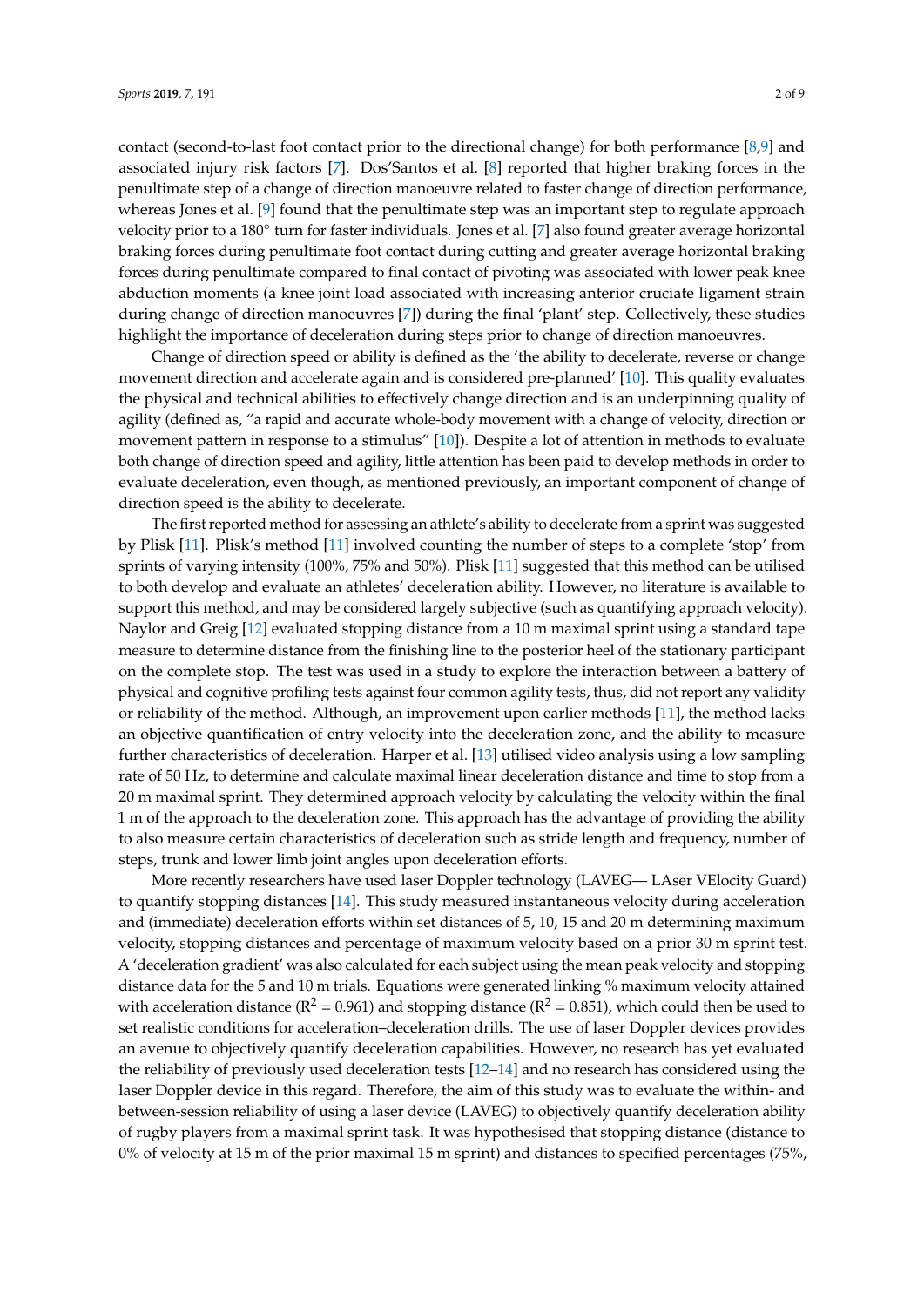50% and 25%) of velocity at 15 m of the maximal sprint would have acceptable reliability both within and between sessions.

### 2. Materials and Methods

#### *2.1. Subjects*  $\mathbf{u}_{\text{block}}$ mass: 99.8  $\mu$  20.4  $\mu$  who were free from injury were recorded to take part in the present study. All the present study. All the present study. All the present study. All the present study. All the present study. All th

Twenty male amateur rugby union players (age:  $31.8 \pm 10.5$  years, height:  $1.84 \pm 0.07$  m, body mass:  $99.8 \pm 20.4$  kg) who were free from injury were recruited to take part in the present study. All subjects trained and played rugby union regularly (minimum once per week) for at least one year preceding the experiment. The aims and details of the study and what participation in the study would involve were explained to each subject before completion of the written informed consent forms. Institutional (University of Salford) ethical approval (ethics number: HST1617-24) was granted before subject recruitment began. *2.2. Design* 

#### *2.2. Design*  $T$ esion

The reliability and sensitivity of the LAVEG (LAser VElocity Guard— LDM 300C, Jenoptik, Jena, Germany) deceleration test was assessed using a repeated-measures design. Three measurements were taken on two separate occasions, seven days apart. Subjects were asked to perform three maximal, 15 m sprints from a standing start, followed by an immediate deceleration to a complete stop. This distance was chosen because it is a common, short sprint distance in rugby union [\[15\]](#page-8-14). The data were then extrapolated and velocity at the 15 m mark was recorded and subsequent distance at  $75\%$ ,  $50\%$ ,  $25\%$ and  $0\%$  of the recorded velocity at 15 m was then recorded for both testing sessions. Within- (within three trials of each session) and between- (mean of each session) sessions reliability were examined. Germany) deceleration test was assessed using a repeated-measures design. Three measurements The tenability and sensitivity of the LAVEG (LASEL VERCITY Guard— LDIVI 500C, Jenophk, Jena,

## *2.3. Procedures 2.3. Procedures*

Subjects attended the testing field on three separate occasions. The first session ensured that each subjects attended the testing field of these separate occusions. The first session tristated that were recorded. This was necessary due to prior pilot work, whereby a definitive learning effect were recorded. This was recessary due to prior phot work, whereby a demattive rearring effect was observed from session one to session two. Height was recorded to the nearest 0.01 m using a stadiometer (Harpenden, Burgess Hill, UK) and body mass was measured to the nearest 0.1 kg using stadiometer (Harpenden, Burgess Hill, UK) and body mass was measured to the nearest 0.1 kg using digital scales (Salter, Bilston, UK). Prior to each testing session, the LAVEG was placed 2 m behind the digital scales (Salter, Bilston, UK). Prior to each testing session, the LAVEG was placed 2 m behind start of the 15 m sprint track and a zero-point was calibrated at the start of the 15 m sprint (Figure [1\)](#page-3-0). Blart of the 10 In sprint track and a zero point was canstated at the start of the 15 In sprint (11gare 1).<br>At each testing session, subjects performed a standardised warm up before testing was undertaken. This warm-up involved a typical pre-game warm-up routine incorporating a low-intensity jogging<br>This warm-up involved a typical pre-game warm-up routine incorporating a low-intensity jogging (10 min) sprint and low intensity plyometric drills (i.e., high-knee marching, running, skipping over<br>20 ml and change of direction drills, increasing intensity intensity in tensity in tension of the space 20 m), short sprint (20 m) and change of direction drills, increasing intensity of each effort (e.g., 50%,<br>"5% and 100%) 75% and 100%). recorded to provide a completion of the providence of the procedure of the procedure of the definitive learning effect  $t_{\rm{max}}$  start of the 15 m sprint track and a zero-point was called at the start of the 15 m space  $\frac{1}{2}$ intensity jogging (10 min) sprint and low intensity plyon intensity pogenty

<span id="page-3-0"></span>

**Figure 1.** The deceleration test layout. **Figure 1.** The deceleration test layout.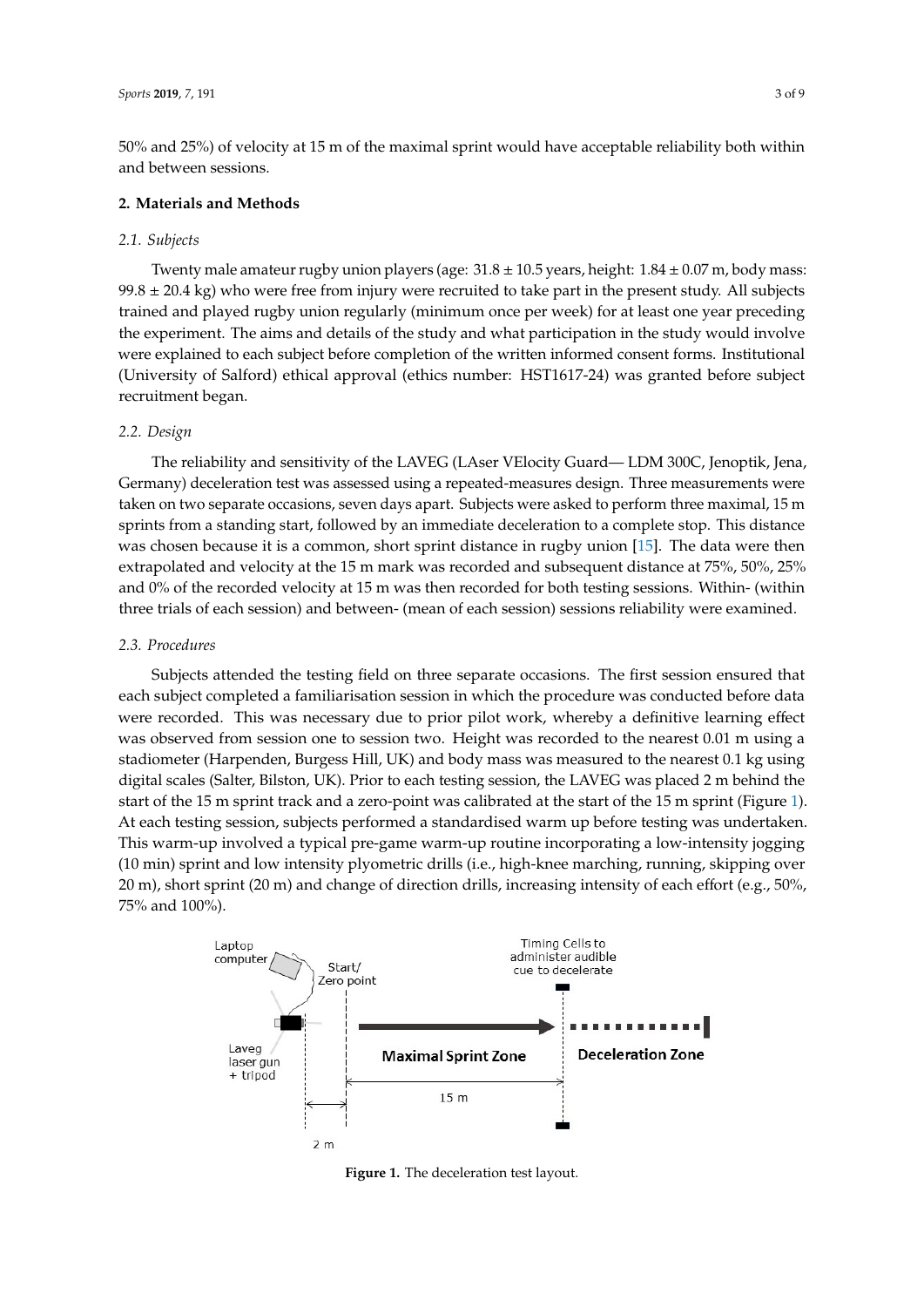Each testing session included a familiarisation task of three submaximal sprint and stops of

increasing intensity (50% maximum intensity/ 70% maximum intensity/ 90% maximum intensity). Subjects were then asked to perform three maximal 15 m sprints. Upon hearing the audible cue at the 15 m mark they were instructed to decelerate and stop as quickly as possible and remain in the stop position for a minimum of 3 s. Two minutes' rest was instructed between each trial to allow a full recovery. Measures of instantaneous velocity were recorded by the LAVEG. The same investigator (J.A.) performed all measurements with the LAVEG throughout both testing sessions. During the manual operation of the LAVEG within each trial the investigator focused the crosshair of the viewing lens on the lower torso (small of the back) throughout each trial.

The testing process was then repeated seven days later, at the same time of day  $(\pm 1 h)$  and under similar environmental conditions to control for circadian variation and environmental influences on performance [\[16\]](#page-8-15). Each subject was instructed to wear the same shoes to control for shoe-surface interface between sessions. Subjects were instructed to refrain from strenuous physical activity in the 48 hours prior to testing and to ensure they were appropriately hydrated and had consumed a normal dietary intake before each testing session. These controls were asserted to minimise the influence of extraneous variables on their sprint performance, thus enhancing the internal validity and reliability of this study.

The LAVEG measured the positional information of each participant at 100 Hz. This information was then used to produce an instantaneous velocity profile for each subject. The data were smoothed using a 51-point moving average at intervals of 0.5 s to remove excess noise, and then extrapolated from the LAVEG software to Microsoft Excel. Velocity at 15 m (m·s<sup>-1</sup>) was recorded and quartiles (75%, 50% and 25%) of this velocity were calculated for each trial. Distance relative to the 15 m mark to the point where each subject in each trial reached 75%, 50%, 25% and 0% (stopping distance) of velocity at 15 m was recorded from the "distance/velocity" trace on the LAVEG software (Version 3.9, Jenoptik, Jena, Germany).

#### *2.4. Statistical Analysis*

Data were collected over two sessions and statistically analysed using SPSS software (version 23.0, SPSS, Inc., IL, USA). Descriptive statistics (mean ± standard deviation, 95% confidence intervals) were reported for both sessions. The data were explored for normality using a Shapiro–Wilks test. Bland–Altman plots were used to inspect for the presence of heteroscedasticity of data between sessions. Intraclass correlation coefficient's (two-way mixed effect model with absolute agreement) were determined for within- and between-session data. Standard error of measurement (SEM =  $\text{SD}_{\text{POOLED}}$  $\times \sqrt{1}$  – ICC), smallest detectable difference (SDD = 1.96  $\times \sqrt{2} \times$  SEM) and coefficient of variation  $(SD/mean \times 100)$ , were determined for within session (between three trials) and between sessions. ICCs were considered excellent if ICC > 0.8 [\[17\]](#page-8-16) with minimum acceptable reliability determined with an ICC  $> 0.7$  and CV  $< 15\%$  [\[18\]](#page-8-17). SEM and SDD were represented relative to mean values as well as absolute.

#### **3. Results**

#### *3.1. Within-Session Reliability*

The descriptive data for both sessions are reported in Table [1.](#page-5-0) Normality was confirmed for all variables using a Shapiro–Wilks test. No significant differences  $(p > 0.05)$  were observed between trials during session one and two for velocity at 15 m, and distances to 75%, 50%, 25% and 0% (stopping distance) of 15 m velocity. Within-session reliability was shown to be moderate to good across each testing session, with complete stopping distance (distance at 0% of 15 m velocity) shown to have excellent reliability (>0.8 ICC) in both testing sessions. Within-session CVs met minimal acceptable variation of <15% with the exception of distance to 75% and 50% of 15 m velocity in session two (Table [1\)](#page-5-0).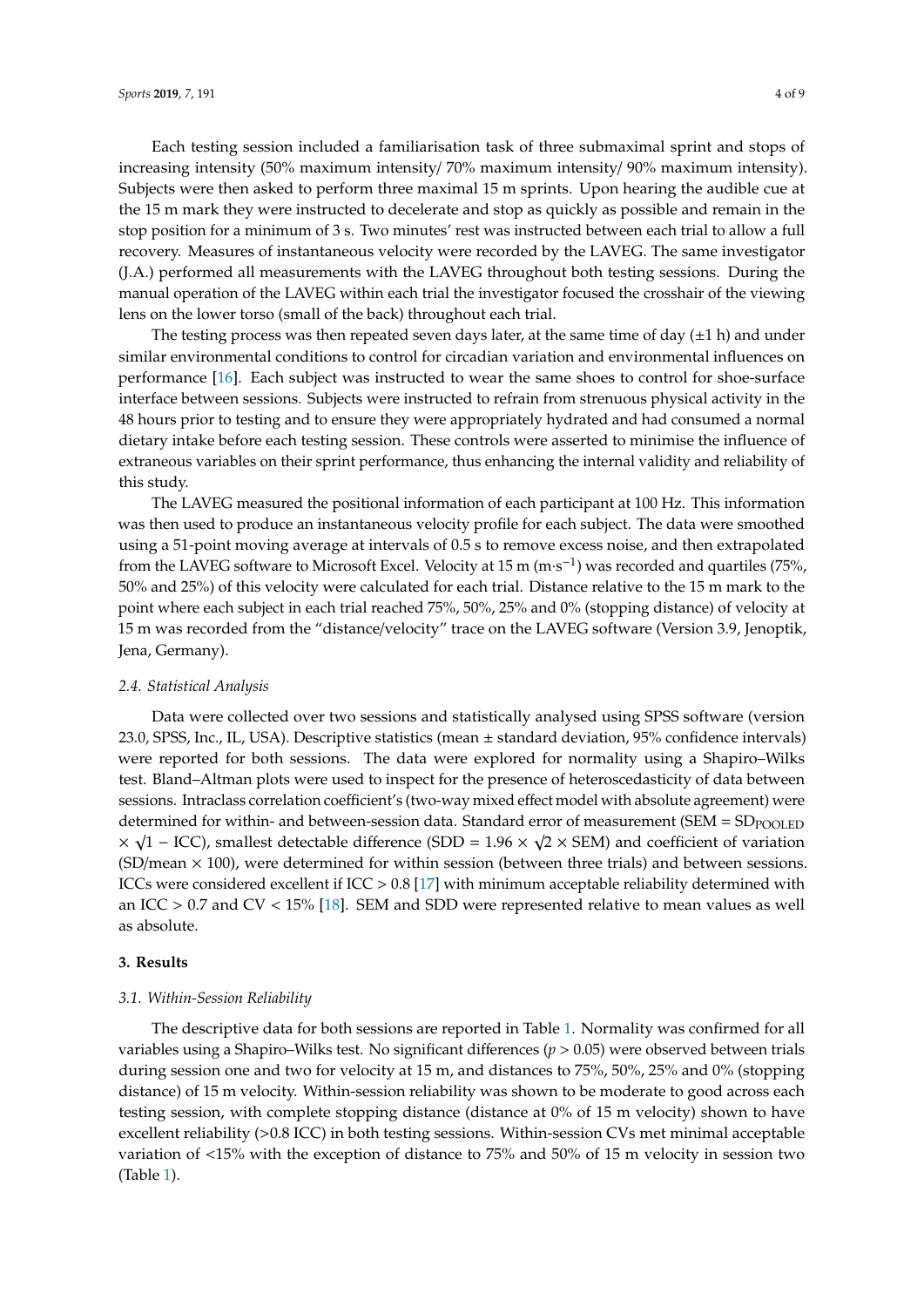<span id="page-5-0"></span>

| Session 1                              |                 |               |                                   |                             |                  |                  |  |  |  |  |  |
|----------------------------------------|-----------------|---------------|-----------------------------------|-----------------------------|------------------|------------------|--|--|--|--|--|
| Variable                               | $Mean + SD$     | 95% CI        | <b>ICC</b><br>$(95\% \text{ CI})$ | CV<br>$(95\% \text{ CI})$   | <b>SEM (Abs)</b> | <b>SEM (Rel)</b> |  |  |  |  |  |
| Velocity at 15 m $(m \cdot s^{-1})$    | $5.36 \pm 0.72$ | $5.67 - 5.04$ | 0.82<br>$(0.66 - 0.92)$           | 5.11%<br>$(3.53 - 6.69)$    | 0.32             | 6.02%            |  |  |  |  |  |
| Distance at 75% of 15 m velocity (m)   | $1.69 + 0.48$   | $1.90 - 1.48$ | 0.73<br>$(0.53 - 0.87)$           | 14.55%<br>$(10.04 - 19.06)$ | 0.31             | 18.34%           |  |  |  |  |  |
| Distance at 50% of 15 m velocity (m)   | $2.78 \pm 0.68$ | $3.08 - 2.48$ | 0.68<br>$(0.45 - 0.84)$           | 11.98%<br>$(8.27 - 15.69)$  | 0.47             | 16.76%           |  |  |  |  |  |
| Distance at 25% of 15 m velocity (m)   | $3.07 + 0.76$   | $3.40 - 2.74$ | 0.80<br>$(0.63 - 0.91)$           | 12.33%<br>$(8.51 - 16.15)$  | 0.39             | 12.60%           |  |  |  |  |  |
| Distance at $0\%$ of 15 m velocity (m) | $3.58 \pm 0.80$ | $3.93 - 3.23$ | 0.83<br>$(0.64 - 0.93)$           | 10.60%<br>$(7.32 - 13.88)$  | 0.37             | 10.43%           |  |  |  |  |  |
| <b>Session 2</b>                       |                 |               |                                   |                             |                  |                  |  |  |  |  |  |
| Velocity at 15 m $(m \cdot s^{-1})$    | $5.41 \pm 0.44$ | $5.70 - 5.12$ | 0.83<br>$(0.68 - 0.92)$           | 5.48%<br>$(3.78 - 7.18)$    | 0.30             | 5.48%            |  |  |  |  |  |
| Distance at 75% of 15 m velocity (m)   | $1.76 + 0.44$   | 1.95-1.57     | 0.83<br>$(0.69 - 0.92)$           | 16.71%<br>$(11.53 - 21.89)$ | 0.23             | 13.06%           |  |  |  |  |  |
| Distance at 50% of 15 m velocity (m)   | $2.60 \pm 0.60$ | $2.86 - 2.34$ | 0.68<br>$(0.47 - 0.84)$           | 15.93%<br>$(10.99 - 20.87)$ | 0.45             | 17.25%           |  |  |  |  |  |
| Distance at 25% of 15 m velocity (m)   | $3.14 \pm 0.66$ | $3.43 - 2.85$ | 0.64<br>$(0.41 - 0.82)$           | 14.77%<br>$(10.19 - 19.34)$ | 0.54             | 17.08%           |  |  |  |  |  |
| Distance at $0\%$ of 15 m velocity (m) | $3.46 \pm 0.73$ | 3.78-3.14     | 0.82<br>$(0.66 - 0.92)$           | 10.51%<br>$(7.25 - 13.77)$  | 0.38             | 11.08%           |  |  |  |  |  |

**Table 1.** Within-session reliability of sprint deceleration test for sessions 1 and 2.

Note: SD = standard deviation; CI = confidence interval; ICC = intraclass correlation coefficient; CV = coefficient of variation; SEM = standard error of measurement; SDD = smallest detectable difference; Abs = absolute; Rel = relative.

#### *3.2. Between Session Reliability*

Table [2](#page-6-0) shows between-session reliability for the deceleration test. No significant differences  $(p > 0.05)$  were observed between sessions for velocity at 15 m, and distances to 75%, 50%, 25% and 0% (stopping distance) of 15 m velocity. ICCs demonstrated excellent reliability (ICC  $\geq$  0.79) between sessions for all variables, whilst between-session CVs met minimal acceptable variation of <15% with the exception of distance to 75% of velocity at 15 m (Table [2\)](#page-6-0). Bland–Altman plots in Figure [2](#page-5-1) reveal the presence of homoscedasticity between weekly observations.

<span id="page-5-1"></span>

**Figure 2.** Bland–Altman analysis of the differences between week 1 distance and week 2 distance **Figure 2.** Bland–Altman analysis of the differences between week 1 distance and week 2 distance covered at quartiles of 15 m sprint velocity; 75% (a), 50% (b), 25% (c) and 0% (d) velocity vs. the mean distance for each quartile. distance for each quartile.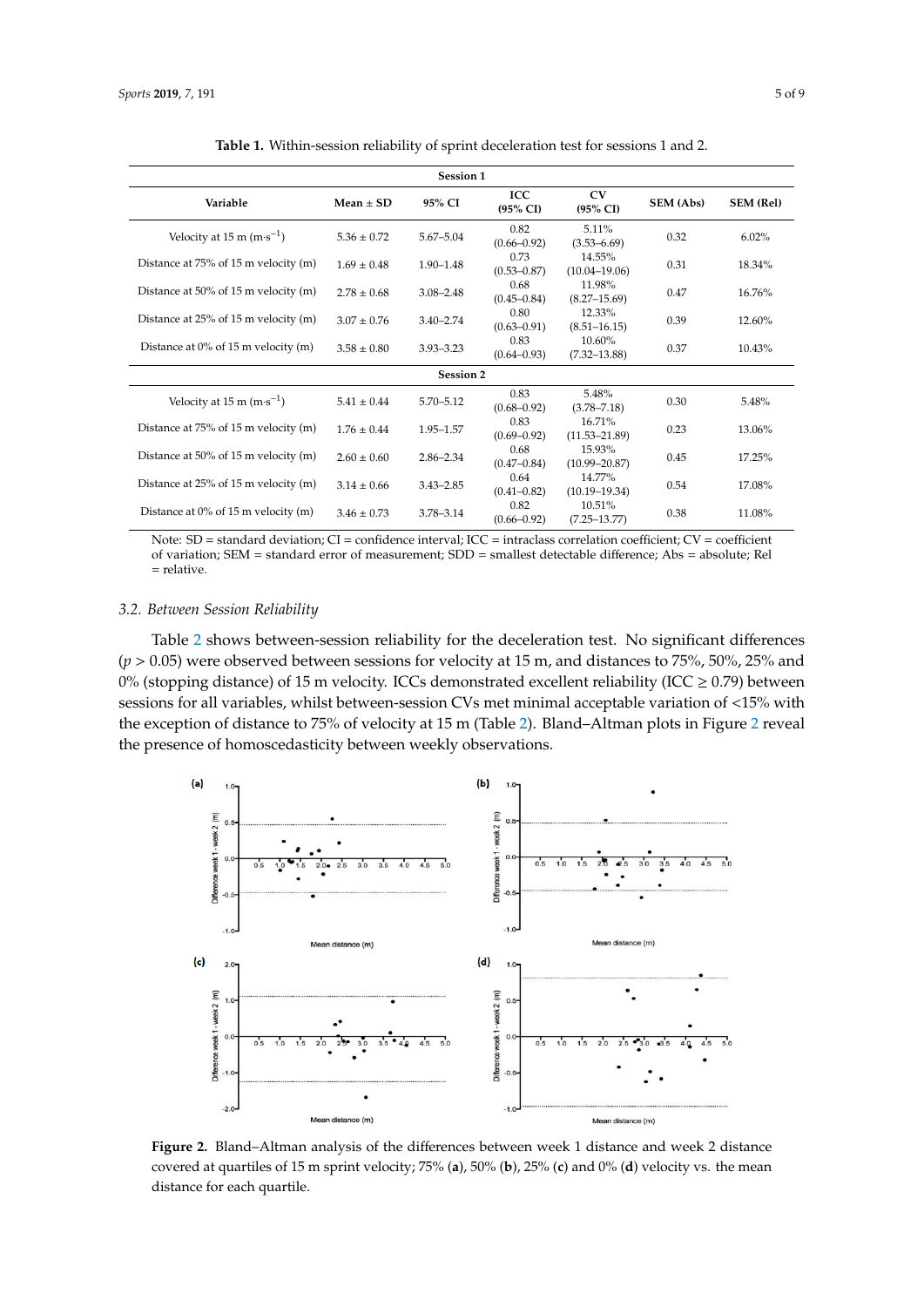<span id="page-6-0"></span>

| Variable                                                  | ICC<br>$(95\% \text{ CI})$ | <b>CV</b><br>$(95\% \text{ CI})$ | <b>SEM (Abs)</b> | <b>SEM (Rel)</b> | SDD (Abs) | SDD (Rel) |
|-----------------------------------------------------------|----------------------------|----------------------------------|------------------|------------------|-----------|-----------|
| Velocity at $15 \text{ m} (\text{m} \cdot \text{s}^{-1})$ | 0.97<br>$(0.93 - 0.99)$    | 1.87%<br>$(2.45 - 1.29)$         | 0.12             | $2.21\%$         | 0.33      | 6.14%     |
| Distance at 75% of 15 m velocity (m)                      | 0.93<br>$(0.81 - 0.98)$    | 15.63%<br>$(10.79 - 20.47)$      | 0.12             | $7.04\%$         | 0.34      | 13.19%    |
| Distance at 50% of 15 m velocity (m)                      | 0.88<br>$(0.67 - 0.96)$    | 13.96%<br>$(9.63 - 18.29)$       | 0.22             | 8.23%            | 0.61      | 14.13%    |
| Distance at 25% of 15 m velocity (m)                      | 0.79<br>$(0.41 - 0.92)$    | 13.55%<br>$(9.35 - 17.75)$       | 0.32             | 10.45%           | 0.90      | 11.97%    |
| Distance at $0\%$ of 15 m velocity (m)                    | 0.91<br>$(0.75 - 0.97)$    | 10.55%<br>$(7.28 - 13.82)$       | 0.23             | 6.54%            | 0.64      | 9.11%     |

**Table 2.** Between-session reliability of sprint deceleration test.

CI = confidence interval; ICC = intraclass correlation coefficient; CV = coefficient of variation; SEM = standard error of measurement; SDD = smallest detectable difference; Abs = absolute; Rel = relative.

#### **4. Discussion**

The aim of this study was to evaluate the within- and between-session reliability of using a laser device (LAVEG) to determine deceleration ability from a maximal 15 m sprint. Stopping distance (0% of velocity at 15 m) demonstrated excellent within- and between-session relative reliability. Furthermore, between-session reliability was excellent for distances to achieve specific percentage of velocity decrement (ICC  $\geq$  0.79), confirming the study hypotheses. Within-session reliability was moderate, but good for overall stopping distance (ICC =  $0.64-0.83$ ). Reasonable between-session absolute reliability was reported; suggesting a moderate sensitivity for stopping distance (distance to achieve 0% of 15 m velocity) with relative SDD of 9.11% for between sessions. Thus, further work is needed to perhaps improve the absolute reliability further to establish a greater level of sensitivity to monitor changes in athletes as a result of interventions.

Despite a lot of attention to methods to evaluate both change of direction speed and agility, little attention has been paid to develop methods in order to evaluate deceleration ability. Previous suggestions have ranged from counting the number of steps to stop from sprints of various intensity [\[11\]](#page-8-10), and stopping distances following a sprint measured via video analysis [\[13\]](#page-8-12) or tape measure [\[12\]](#page-8-11). No studies have examined the reliability of such deceleration tests or used the LAVEG to quantify stopping distance. The LAVEG has previously been proved as a reliable tool in measuring 10–50 m sprint times (ICC ≥ 0.922; CV = 1.9%–3.1%; SEM = 0.02 s) [\[19](#page-8-18)[–22\]](#page-9-0). Furthermore, Poulos [\[20\]](#page-8-19) reported maximum velocity during 50 m sprints to have low variation ( $CV = 1.9\%$ ), but greater variability was observed for distance of maximum velocity (CV = 18.2%). In addition, Bezodis et al. [\[23\]](#page-9-1), reported that recorded velocities at distances >5 m have good agreement with a criterion method of determining centre of mass velocity from digitising high-speed video (bias ± error limits; 10 m: +0.16 ± 0.11 m·s<sup>-1</sup>; 30 m:  $+0.06 \pm 0.13$  m·s<sup>-1</sup>; 50 m:  $+0.08 \pm 0.15$  m·s<sup>-1</sup>). To the authors knowledge, this is the first study to use and examine the reliability of the LAVEG to assess deceleration ability. The results reveal that stopping distance from a 15 m maximal sprint has good to excellent within- and between-session reliability (ICC within  $= 0.82 - 0.83$ ; ICC between  $= 0.91$ ) and acceptable between-session absolute reliability (CV = 10.55%; SEM = 0.23 m (6.54%); SDD = 0.64 (9.11%)). Furthermore, reporting distances to specific percentages of velocity at the end of the 15 m sprint provided good relative reliability  $(ICC = 0.79-0.93)$  and acceptable absolute reliability  $(CV = 13.55\% - 15.63\%$ ; SEM = 0.12-0.32 m) between sessions, but much lower absolute within-session reliability (ICC =  $0.62-0.73$ ; CV =  $12.33\%$ -16.71%; SEM = 0.31–0.54 m); suggesting that overall stopping distance is the most reliable metric to quantify deceleration ability.

Although for most variables reported in the study the variation between trials met an acceptable level (<15%) with the exception of distance to achieve 75% and 50% of velocity at 15 m in session two. In general, a large variation in all four measures was evident within each session  $(CV = 10.51\% - 16.71\%)$ and could be largely explained by the movement variation associated with the task and the intra-operator reliability of using the LAVEG. The ability to decelerate is a complex skill that involves integration of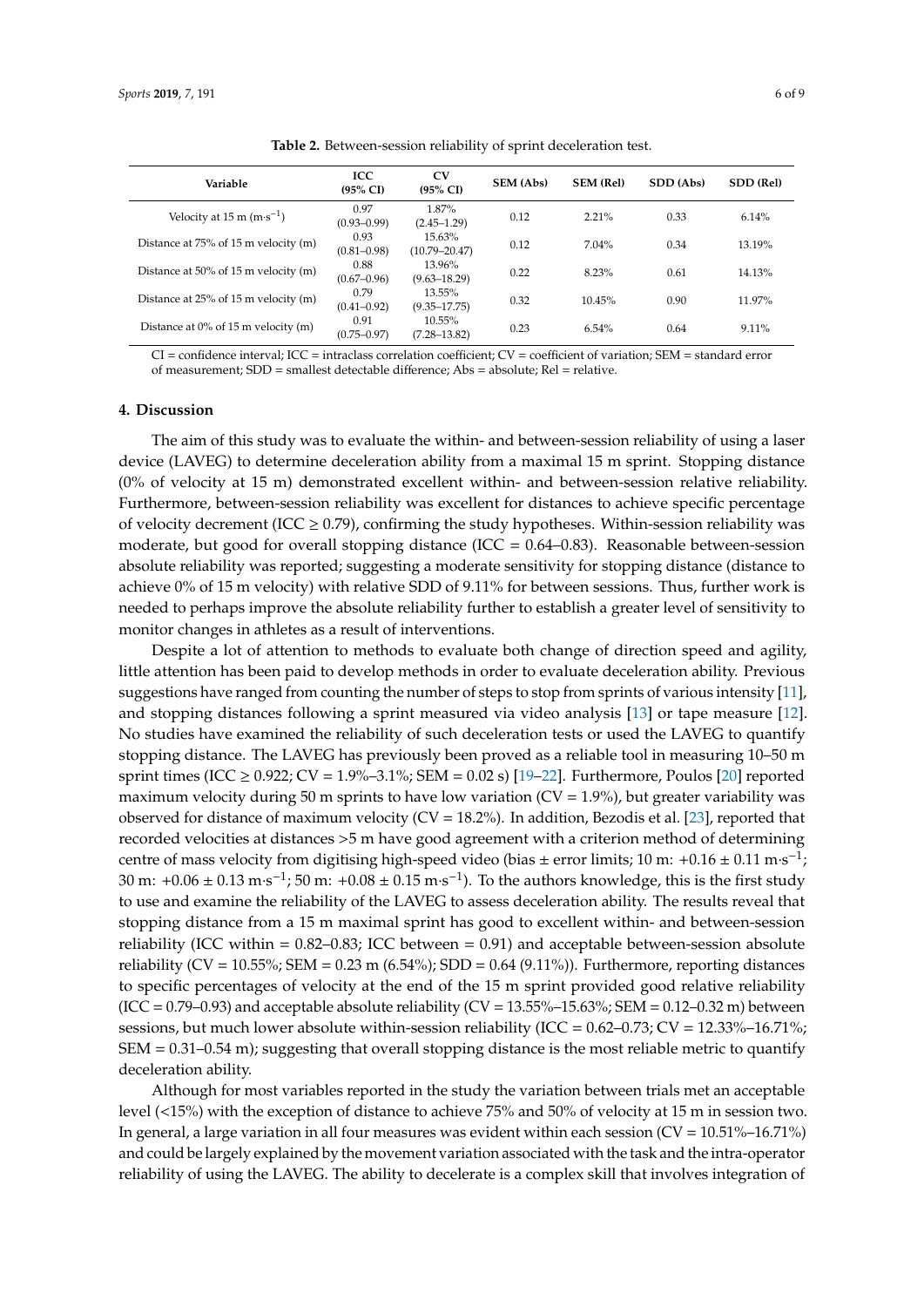several muscular systems, control of multiple large joints and extremely high forces across multiple planes of movement when performed maximally [\[24\]](#page-9-2), as in this instance. Team sport players are required to accelerate and decelerate multiple times throughout match play and training [\[2](#page-8-1)[–5,](#page-8-4)[25\]](#page-9-3). These accelerations and decelerations are triggered by any number of different situations; from evading opposition, to moving tactically to position themselves [\[1\]](#page-8-0). Each player presumably, has multiple pre-set strategies to perform this task to account for variation in approach speed, approach stride-length, team/opposition positioning, shoe-surface interface, dominant/ non-dominant foot-plant and timing in relation to each given stimulus during match play and training. Due to the ability level of the athlete population in this study, the assumption that movement variability is high can explain the typical variation (CV) in the reported data [\[26\]](#page-9-4). Further investigations with athletes competing at a higher level of competition should be completed to determine whether lower variation is indeed observed during this testing protocol.

The LAVEG requires manual operation by the tester to track a single point on the athlete's torso (small of the back) during trials. Thus, intra-operator consistency could also account for some of the variation between trials. Further work should be carried out to explore typical inter-operator agreement (using two LAVEGs during one trial) to isolate the impact of operator influence on reliability when using this protocol.

Only one previous study [\[14\]](#page-8-13) has used the LAVEG to quantify deceleration ability in athletes. This protocol involved measuring instantaneous velocity during acceleration and (immediate) deceleration efforts within set distances of 5, 10, 15 and 20 m determining maximum velocity, stopping distances and percentage of maximum velocity based on a prior 30 m sprint test. This approach was used with a view to set realistic conditions for acceleration–deceleration drills. The present study used a protocol based on previous deceleration studies [\[11–](#page-8-10)[13\]](#page-8-12). However, a limitation of such a protocol is that it may not replicate the typical acceleration–deceleration efforts performed in sport, as evident with the protocol used by Graham-Smith et al. [\[14\]](#page-8-13). Furthermore, another disadvantage of the methods used in the current study is that it is assumed that athletes are achieving a close to maximum velocity (within the 15 m sprint) at 15 m, when in fact maximum velocity may well have been achieved prior to the 15 m mark (peak velocity session 1:  $6.86 \pm 0.48$  m·s<sup>-1</sup>; session 2:  $6.81 \pm 0.5$  m·s<sup>-1</sup> vs. velocity at 15 m session 1:  $5.36 \pm 0.72$  m·s<sup>-1</sup>; session 2:  $5.41 \pm 0.66$  m·s<sup>-1</sup>). Although an audible bleep was used in this study by virtue of the athletes running through a timing gate as a command to begin deceleration, athletes may still 'anticipate' the deceleration prior to the audible bleep as they approach the timing cells. Utilising acceleration–deceleration efforts [\[14\]](#page-8-13) may avoid this as acceleration and deceleration (stopping) distances are determined in relation to the maximum velocity achieved during the effort. Future work should quantify the reliability of the acceleration–deceleration protocol [\[14\]](#page-8-13) and explore the relationships between these different assessment methods. Future work should also compare the agreement between using the LAVEG to determine stopping distances and using video and tape measure methods previously reported [\[12](#page-8-11)[,13\]](#page-8-12). This would evaluate whether alternative methods to determine stopping distance are valid for coaches who do not have access to LAVEG technology.

#### **5. Conclusions**

The findings of the present study suggest that using laser devices such as the LAVEG is a reliable method to quantify stopping distance from a 15 m sprint task and offers a solution to quantify deceleration ability in team sport athletes. The results further show that 'stopping distance' has a greater level of relative and absolute reliability than determining deceleration distances to certain percentage velocity decrements and, thus, should be the sole metric to determine deceleration ability. Based on the reported data, changes in stopping distance of >0.64 m (9.11%) identify meaningful changes in response to training or competition for amateur rugby players. Future research is needed to explore the use of alternative versions of the test (i.e., altered sprint distances or using acceleration–deceleration efforts) and compare the agreement of measuring 'stopping distance' from the LAVEG against video methods previously used.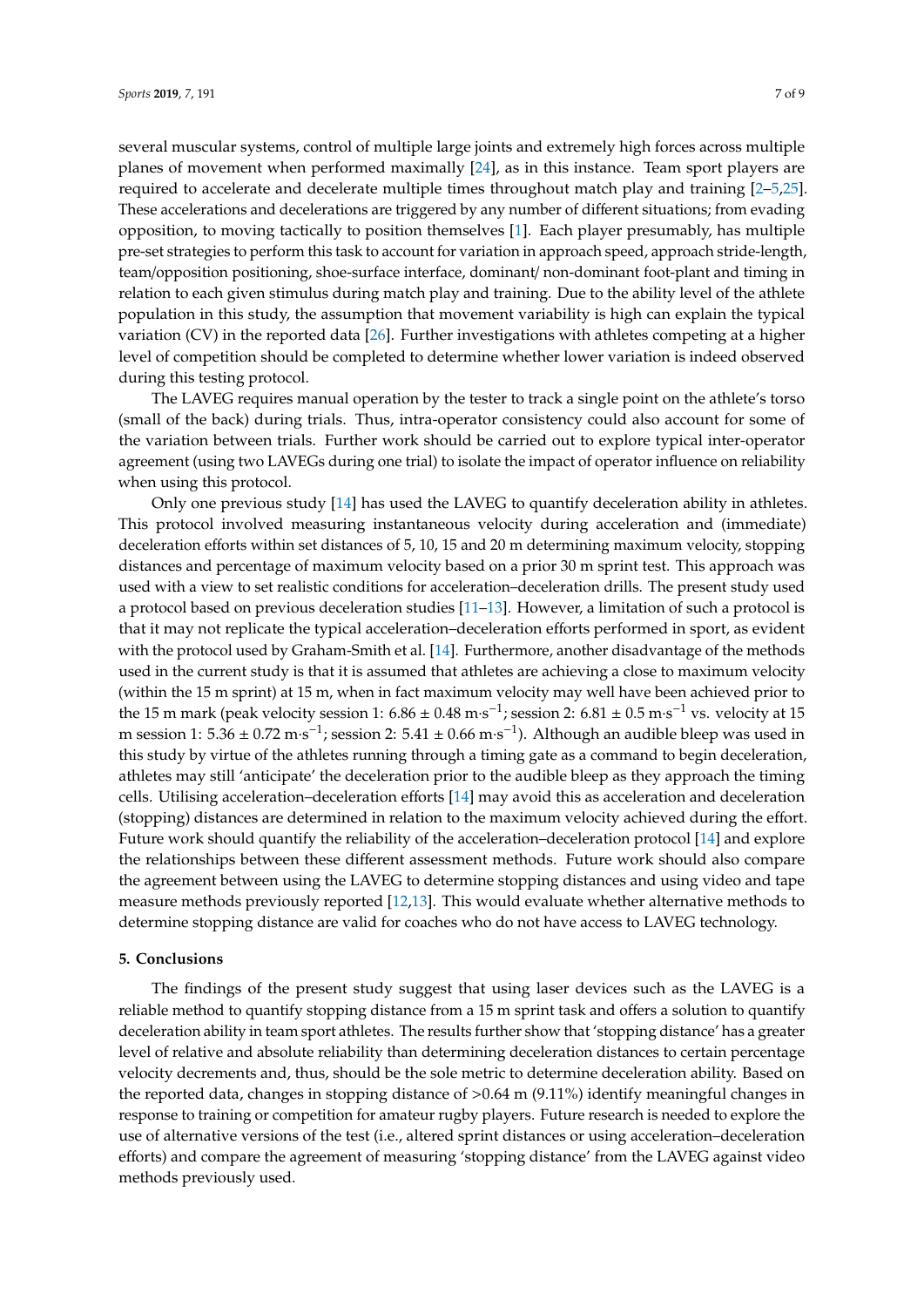**Author Contributions:** Conceptualization, J.A. and P.A.J.; methodology, J.A. and P.A.J.; formal analysis, J.A. and P.A.J.; investigation, J.A. and P.A.J.; data curation, software, P.A.J.; supervision, P.A.J.; validation, P.A.J.; J.A.; writing—original draft preparation, J.A. and P.A.J.; writing—review and editing, J.A. and P.A.J.

**Funding:** This research received no external funding.

**Acknowledgments:** The authors would like to thank Steve Horton for technical support during the project.

**Conflicts of Interest:** The authors declare no conflict of interest.

#### **References**

- <span id="page-8-0"></span>1. Hewit, J.; Cronin, J.; Button, C.; Hume, P. Understanding deceleration in sport. *Strength Cond. J.* **2011**, *33*, 47–52. [\[CrossRef\]](http://dx.doi.org/10.1519/SSC.0b013e3181fbd62c)
- <span id="page-8-1"></span>2. Russell, M.; Sparkes, W.; Northeast, J.; Cook, C.J.; Love, T.D.; Bracken, R.M.; Kilduff, L.P. Changes in acceleration and deceleration capacity throughout professional soccer match-play. *J. Strength Cond. Res.* **2016**, *30*, 2839–2844. [\[CrossRef\]](http://dx.doi.org/10.1519/JSC.0000000000000805) [\[PubMed\]](http://www.ncbi.nlm.nih.gov/pubmed/25474342)
- <span id="page-8-2"></span>3. Tierney, P.J.; Young, A.; Clarke, N.D.; Duncan, M.J. Match play demands of 11 versus 11 professional football using global positioning system tracking: Variations across common playing formations. *Hum. Mov. Sci.* **2016**, *49*, 1–8. [\[CrossRef\]](http://dx.doi.org/10.1016/j.humov.2016.05.007) [\[PubMed\]](http://www.ncbi.nlm.nih.gov/pubmed/27269201)
- <span id="page-8-3"></span>4. Jones, M.R.; West, D.J.; Crewther, B.T.; Cook, C.J.; Kilduff, L.P. Quantifying positional and temporal movement patterns in professional rugby union using global positioning system. *Eur. J. Sport Sci.* **2015**, *15*, 488–496. [\[CrossRef\]](http://dx.doi.org/10.1080/17461391.2015.1010106) [\[PubMed\]](http://www.ncbi.nlm.nih.gov/pubmed/25675258)
- <span id="page-8-4"></span>5. Cunningham, D.; Shearer, D.A.; Drawer, S.; Eager, R.; Taylor, N.; Cook, C.; Kilduff, L.P. Movement demands of elite U20 international rugby union players. *PLoS ONE* **2016**, *11*, 1–10.
- <span id="page-8-5"></span>6. Nedergaard, N.J.; Kersting, U.; Lake, M. Using accelerometry to quantify deceleration during a high-intensity soccer turning manoeuvre. *J. Sports Sci.* **2014**, *32*, 1897–1905. [\[CrossRef\]](http://dx.doi.org/10.1080/02640414.2014.965190) [\[PubMed\]](http://www.ncbi.nlm.nih.gov/pubmed/25394197)
- <span id="page-8-6"></span>7. Jones, P.A.; Herrington, L.; Graham-Smith, P. Braking characteristics during cutting and pivoting in female soccer players. *J. Electromyogr. Kinesiol.* **2016**, *30*, 46–54. [\[CrossRef\]](http://dx.doi.org/10.1016/j.jelekin.2016.05.006) [\[PubMed\]](http://www.ncbi.nlm.nih.gov/pubmed/27295508)
- <span id="page-8-7"></span>8. Dos'Santos, T.; Thomas, C.; Jones, P.A.; Comfort, P. Mechanical determinants of faster change of direction speed performance in male athletes. *J. Strength Cond. Res.* **2017**, *31*, 696–705. [\[CrossRef\]](http://dx.doi.org/10.1519/JSC.0000000000001535) [\[PubMed\]](http://www.ncbi.nlm.nih.gov/pubmed/27379954)
- <span id="page-8-8"></span>9. Jones, P.; Thomas, C.; Dos'Santos, T.; McMahon, J.J.; Graham-Smith, P. The role of eccentric strength in 180 turns in female soccer players. *Sports* **2017**, *5*, 42. [\[CrossRef\]](http://dx.doi.org/10.3390/sports5020042) [\[PubMed\]](http://www.ncbi.nlm.nih.gov/pubmed/29910402)
- <span id="page-8-9"></span>10. Jones, P.; Nimphius, S. Change of direction and agility. In *Performance Assessment in Strength and Conditioning*; Comfort, P., Jones, P.A., McMahon, J.J., Eds.; Routledge: Abingdon, UK, 2018; pp. 140–165.
- <span id="page-8-10"></span>11. Plisk, S. Speed, agility and speed-endurance development. In *Essentials of Strength Training and Conditioning*, 2nd ed.; Baechle, T.R., Earle, R.W., Eds.; Human Kinetics: Champaign, IL, USA, 2008; pp. 471–491.
- <span id="page-8-11"></span>12. Naylor, J.; Greig, M.A. Hierarchical model of factors influencing a battery of agility tests. *J. Sports Med. Phys. Fit.* **2015**, *55*, 1329–1335.
- <span id="page-8-12"></span>13. Harper, D.; Jordan, A.; Kiely, J. Relationships between eccentric and concentric knee strength capacities and maximal linear deceleration ability in male academy soccer players. *J. Strength Cond. Res.* **2018**, *9*, 1–8.
- <span id="page-8-13"></span>14. Graham-Smith, P.; Rumpf, M.; Jones, P.A. Assessment of deceleration ability and relationship to approach speed and eccentric strength. In Proceedings of the International Society of Biomechanics in Sport Conference, Auckland, New Zealand, 10–14 September 2018; pp. 8–11.
- <span id="page-8-14"></span>15. Vaz, L.; Morais, T.; Rocha, H.; James, N. Fitness profiles of elite Portuguese rugby union players. *J. Hum. Kinet.* **2014**, *41*, 235–244. [\[CrossRef\]](http://dx.doi.org/10.2478/hukin-2014-0051) [\[PubMed\]](http://www.ncbi.nlm.nih.gov/pubmed/25114750)
- <span id="page-8-15"></span>16. Atkinson, G.; Reilly, T. Circadian variation in sports performance. *Sport Med.* **1995**, *21*, 292–312.
- <span id="page-8-16"></span>17. Weir, J.P. Quantifying test-retest reliability using the intraclass correlation coefficient and the SEM. *J. Strength Cond. Res.* **2005**, *19*, 231–240. [\[PubMed\]](http://www.ncbi.nlm.nih.gov/pubmed/15705040)
- <span id="page-8-17"></span>18. Baumgartner, T.A.; Chung, H. Confidence limits for intraclass reliability coefficients. *Meas. Phys. Educ. Exerc. Sci.* **2001**, *5*, 179–188. [\[CrossRef\]](http://dx.doi.org/10.1207/S15327841MPEE0503_4)
- <span id="page-8-18"></span>19. Bullock, N.; Martin, D.T.; Ross, A.; Rosemood, C.D.; Jordan, M.J.; Marino, F.E. Acute effect of whole-body vibration on sprint and jumping performance in elite skeleton athletes. *J. Strength Cond. Res.* **2008**, *22*, 1371–1374. [\[PubMed\]](http://www.ncbi.nlm.nih.gov/pubmed/18545165)
- <span id="page-8-19"></span>20. Poulos, N.; Kuitunen, S.; Buchheit, M. Effects of preload squatting on sprint performance in adolescent athletes. *New Stud. Athl.* **2010**, *25*, 95–103.